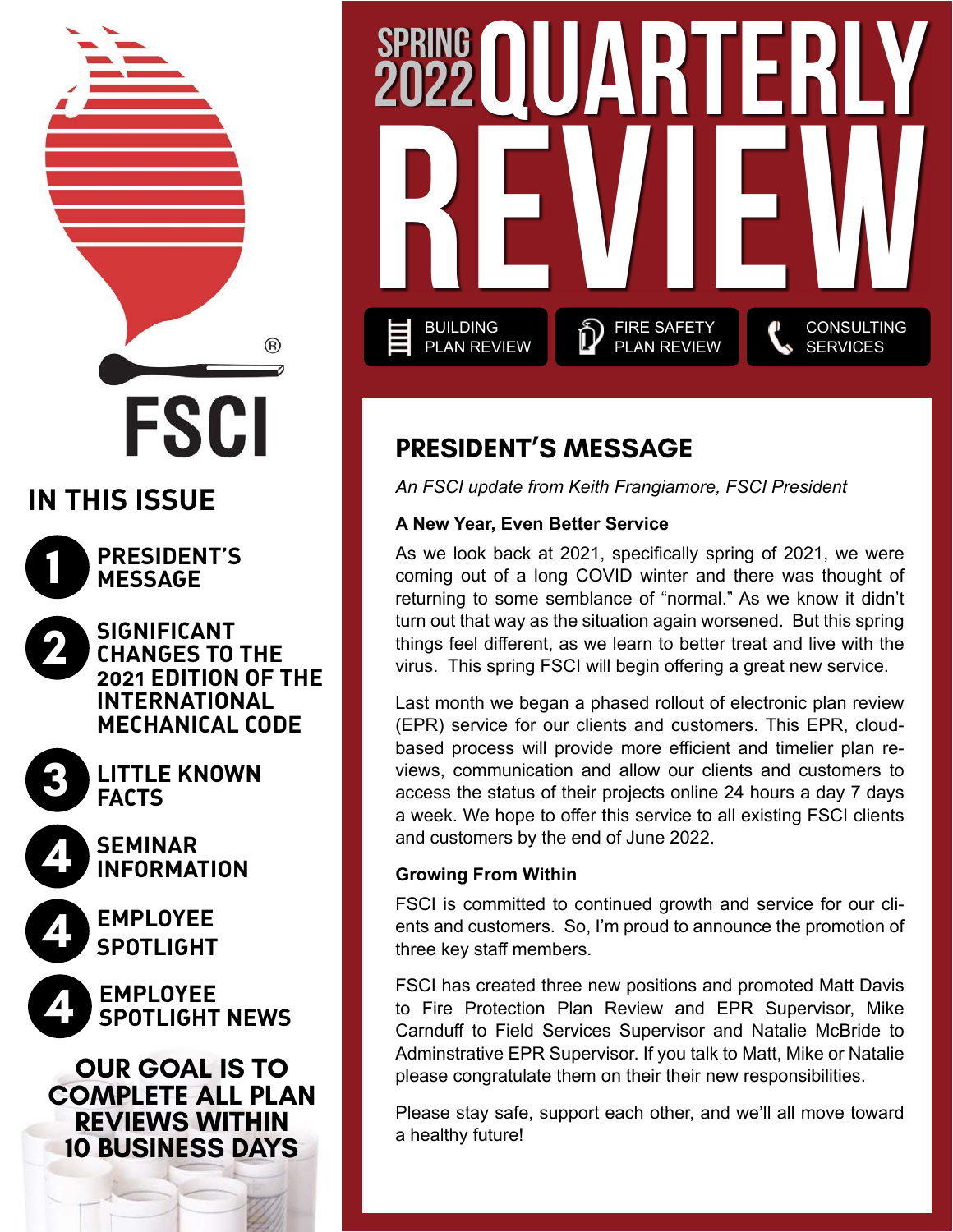

### **SIGNIFICANT CHANGES TO THE 2021 EDITION OF THE INTERNATIONAL MECHANICAL CODE**

*Raoul Johnston, Senior Building and Life Safety Consultant ICC Certified Mechanical Code Official, Certified Mechanical Code Specialist*

The International Mechanical Code (IMC) provides the minimum requirements for the prescriptive and performance-based provisions of mechanical systems. The purpose of this code is to provide the minimum satisfactory level of safety and to protect life and property from the potential dangers included with the installation and operation of mechanical systems. The IMC is updated on three-year cycles after a review of proposed changes from authorities having jurisdiction, industry representatives, design professionals and other concerned parties. This article will go through the relevant changes in each chapter from the 2021 edition of the International Mechanical Code.

#### **Chapter 1 – Scope and Administration**

There were no significant changes in Chapter 1. However, there were several minor changes or section realignments within this chapter. Section 109 Fees was created to have all references to permit fees located within one section to provide for clarity in the fee structure/requirements. Section 112 Service Utilities was created to have all references for utility services requirements including the authority of the building official to have service utilities disconnected for safety reasons. Section 113 Stop Work Order was created to provide additional authority in the issuance and enforcement of a stop work order.

#### **Chapter 3 – General Regulations**

Section 307.2.1.1 Condensate Discharge was modified to clarify the code of acceptable points of disposal of condensate discharge. This code section expressly prohibits the connection of condensate drains directly to drain, waste and vent piping and prohibits condensate from discharging into plumbing fixtures other than those listed. The intent is to prevent unsanitary conditions and potential health hazards. This section also clarifies that connections to lavatory tailpieces and bathtub overflow pipes are acceptable, as this has been a common practice in some localities.

#### **Chapter 4 – Ventilation**

Sections 401.2 Ventilation required has been revised for clarification. Dwelling units complying with the air leakage requirements of the International Energy Conservation Code or ASHRAE 90.1 shall be ventilated by mechanical means in accordance with Section 403. The IMC regulates R-2 multiple-family buildings, and the intent of this code section is now evident regarding R-2 buildings, that is, dwelling units under the scope of the IMC must be mechanically ventilated if such units comply with the air leakage requirements of the applicable energy code. The requirement for mechanical ventilation in R-2 dwelling units is no longer tied to a residential blower door testing requirement. This eliminates the distinction between commercial and residential R-2 buildings as defined in the IECC.

Section 403.1 Ventilation system has been revised for clarification as well. The previous reference to the testing required by Section R402.4.1.2 of the International Energy Conservation Code (IECC) had caused varying interpretations as to whether the testing applied only to R-2 buildings of 3 stories or less or if it applied to all R-2 buildings. The revision makes no distinction between R-2 buildings of 3 stories or less and R-2 buildings over 3 stories, thereby eliminating multiple interpretations.

Section 401.4 Intake opening location and Section 501.3.1 Location of exhaust outlets have been modified to accommodate the new type of factory-built combination exhaust and intake air fitting that does not require separation between the two openings. Such fittings are designed to severely limit the amount of exhaust air that can be entrained in the intake airflow. Also, combination termination fittings allow a single exterior wall penetration as opposed to two separate exhaust and intake penetrations.

Table 403.3.1.1 Minimum Ventilation Rates, "note g", was rewritten to lessen the negative impact of recirculated exhaust air from spaces such as bath and toilet rooms, shower rooms, locker rooms and certain classrooms, shops and labs. The intent of "note g" was to prevent air from those designated spaces from being circulated to other spaces, except for the small volume of air that leaks across the heat exchanger (cross-leakage) in an energy recovery ventilation (ERV) unit. The revised code clarifies the original intent, which was to allow only a small amount of air to leak from the exhaust airstream of a wheel type ERV into the outdoor airstream of that ERV. The intent of this section is now consistent with ASHRAE 62.1, which is the basis for Table 403.3.1.1.

Section 403.1.3 System operation was modified to clarify that demand control ventilation schemes cannot eliminate all ventilation in a space while that space is expected to be occupied. Demand control ventilation means that the ventilation rate can be adjusted up or down as the number of occupants in a space increase or decrease. The section might be misinterpreted that the ventilation rate could reduce to zero if the number of occupants was zero. However, when the occupant load is zero, the minimum required ventilation rate is deter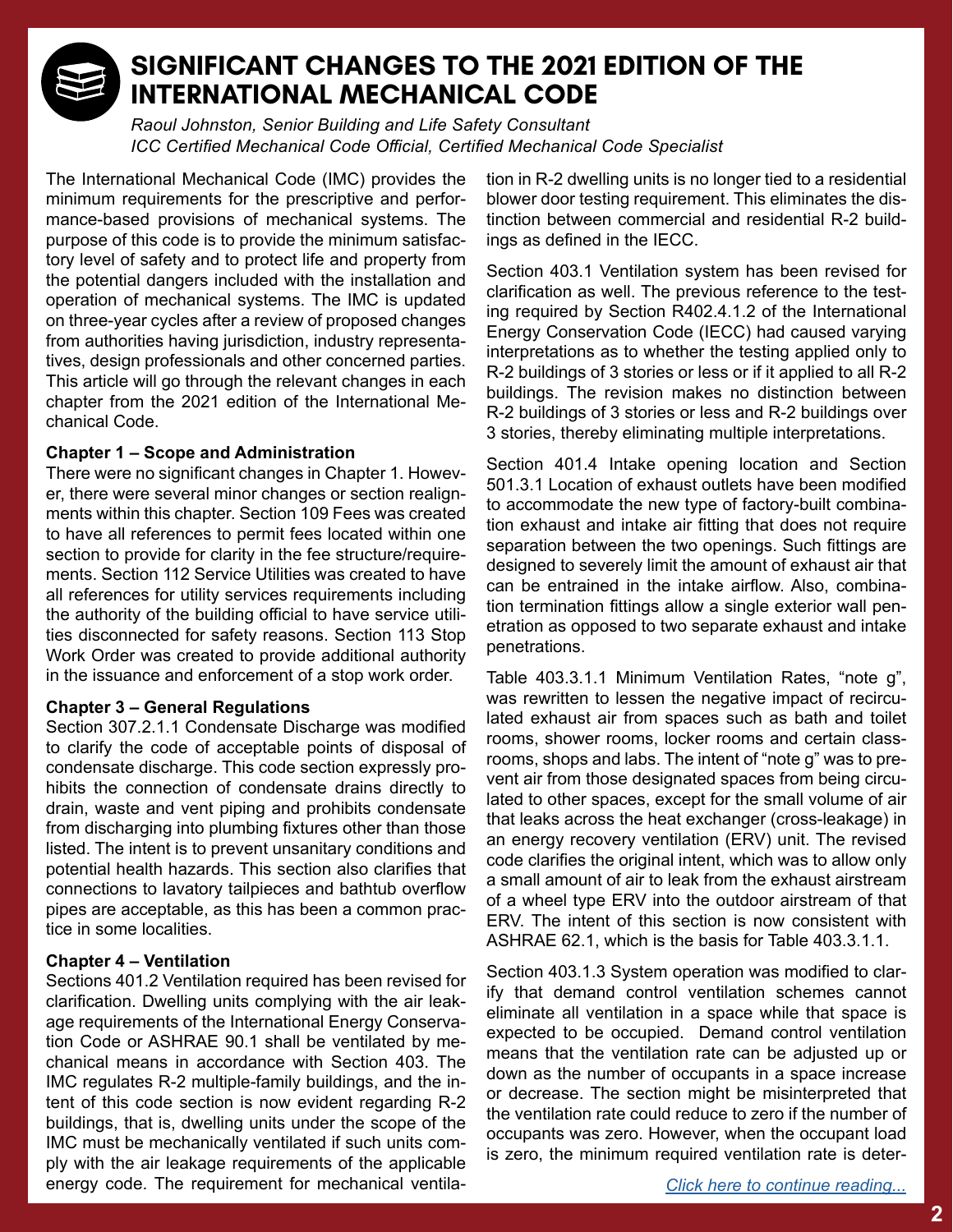**LITTLE KNOWN FACTS**

#### *NFPA 13 and 291, Waterflow Test Season*

With the weather warming up, its soon to be waterflow test season. It is always recommended that waterflow tests be conducted when the temperature is over 40°F so freezing does not occur in the underground piping. One of the purposes of waterflow testing is to determine the available water flow and pressure for fire suppression systems. Upgrades to the underground system or deterioration that occurs over time can change the results of a waterflow test. That's why section 4.5.1.1 of the 2022 edition of the NFPA 13 requires that when a waterflow test is used for the purpose of system design, the test must be conducted within 1 year of the submittal.

When conducting a waterflow test, the pressure shown at the static/residual fire hydrant should drop enough when the flowing fire hydrant is opened to show a significant curve on a bar graph. Having this curve allows for the designer of a sprinkler system to easily determine the water pressure available based on the amount of gpm's being used for that specific suppression system. NFPA 291 editions 2019 and older required for at least a 25% drop in pressure at the static/residual fire hydrant for the test to be considered adequate. A drop of 25% is very hard to achieve, especially when you have larger sized underground mains. This could result in the need to flow up to 8 fire hydrants.

The 2022 edition of NFPA 291 now allows for only a 10% drop in pressure at the static/residual fire hydrant. This new requirement can be found in section 4.4.6. Now, even when dealing with larger underground mains, only 1 or 2 fire hydrants will need to be flowing to achieve a 10% drop. The 10% drop in pressure will still allow for a significant curve on a bar graph. With this change the amount of time to conduct a waterflow test will be greatly reduced. This will also allow for less landscaping that will be disturbed due to the flowing water.

*-Mike Carnduff, Field Services Supervisor*

#### *NFPA 17A – 2021 Edition*

Recently, I received a phone call from a client asking what type of piping and fittings are allowed for a kitchen hood wet chemical extinguishing system. This appeared to be a simple question as the requirements for this type of system has not changed very much in recent editions. Then they went on to ask specifically if copper tubing and "ProPress" fittings could be used. I laughed thinking that I have never been asked if copper could be used for a kitchen hood system. I answered with a simple "No copper can not be used." The client said that is what they thought and asked me to send the code sections that state that. Not a problem, I thought. I was wrong.

Chapter 4 of the 2021 Edition of NFPA 17A states "Pipe and associated fittings shall be of noncombustible material having physical and chemical characteristics compatible with the wet chemical solution." It goes on to say that Galvanized piping and fittings can not be used unless specifically listed, and the piping and fittings shall meet the maximum expected pressure rating of the system. NFPA 17A then says that the piping and fittings shall be "in accordance with the system manufacturer's design, installation, and maintenance manual."

NFPA 17A no longer lists the type of piping and fittings that can be used on a system. This was a bit of an eye opener for myself, so I called the client back to let them know that it is possible that copper could be used and asked for more details on the system to be installed. The client had already reached out to the manufacturer and received a copy of the U.L. listing for the system. The CaptiveAire TANK system is specifically listed to have copper piping with "ProPress" fittings used as the distribution piping located above the hood. The drops located under the hood are still required to be steel or stainless steel. If you run across something that you have not seen with a kitchen hood suppression system, check with the installation manual to see what the system has been listed to use.

#### *- Matt Davis, Fire Protection Plan Review and EPR Supervisor*

#### *NFPA 72, Secondary Power*

With springtime upon us, severe storms will be on the horizon, causing power outages. It is critical that fire alarm systems are designed to handle A/C outages with proper secondary power back up. Since the 2002 edition, NFPA 72 has made it a requirement that secondary power calculations include at a minimum 24 hours of standby time to mimic nonalarm conditions for central and remote stations. An additional 5 minutes of alarm condition shall be added for a non-voice emergency evacuation and 15 minutes for a voice/alarm communication system. A significant change to the 2022 edition, chapter 10 of fundamentals has increased the minimum safety margin from 20% to 25% to accommodate for the aging of the batteries to meet the demands of the system. Batteries used for secondary power shall be marked with the month and year of manufacture in the month / year format. All primary and secondary power supplies shall be monitored for the presence of voltage at the point of connection to the system. Failure of either shall result in a trouble signal. When essential system operation equipment ie. (Booster panels, radios, cellular communicator) is located away from the fire alarm control unit, it shall also produce a trouble signal at the monitoring station and at the Fire alarm control unit via a visual and audible signal.

*-Ryan Case, Fire Protection Consultant*